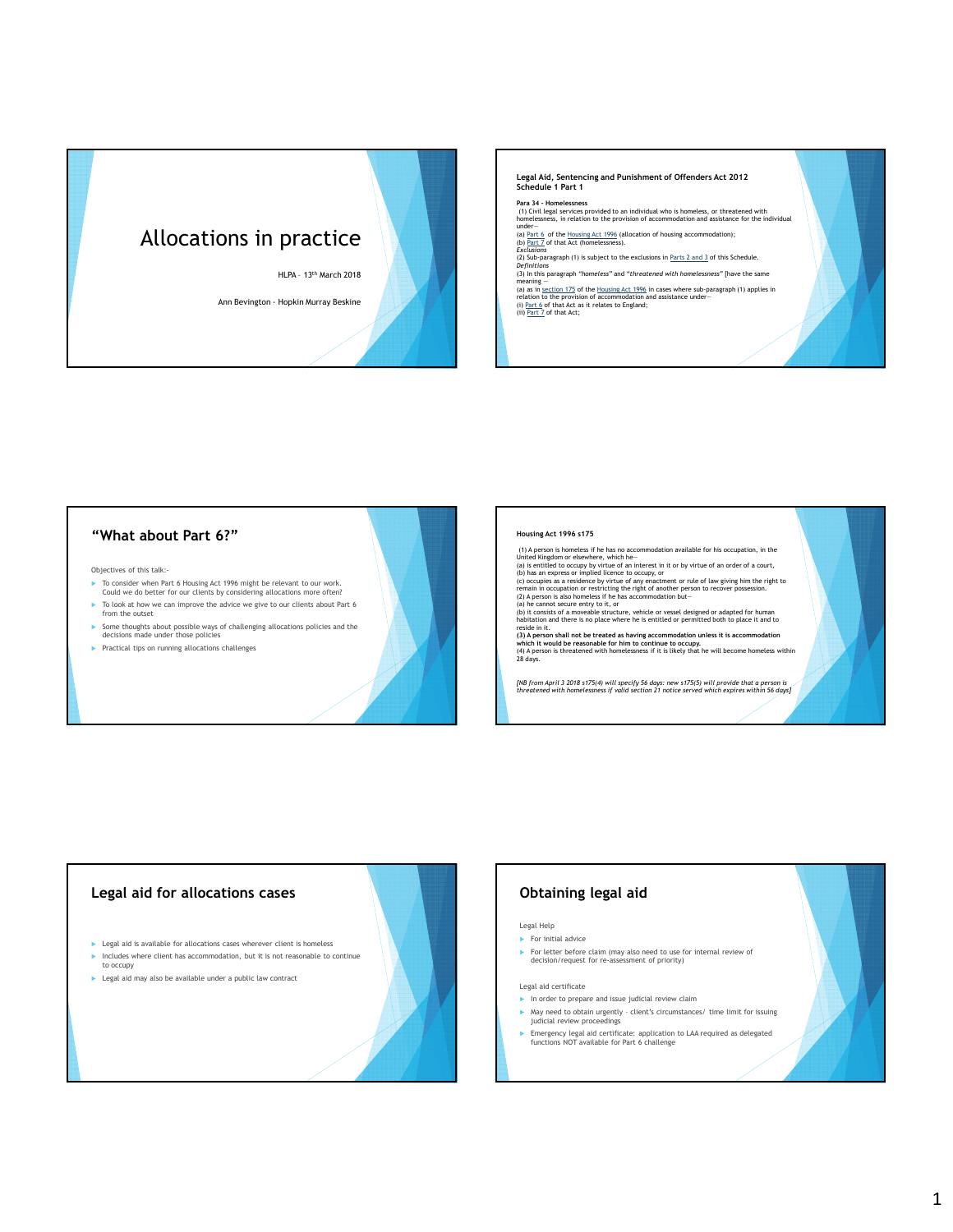### **What are Part 6 cases about?**

- Not about an instant solution More about putting your client as near to the front of the housing "queue" as possible
- The outcome will still depend on the availability of housing stock (of the particular type that your client needs) and the number of people ahead of them in the queue.
- To be able to advise well you'll need instructions about your client's needs but also a knowledge of the relevant allocations scheme and an understanding of how you might go about challenging it



# **Getting to know the allocations policy**

- Need to read each scheme carefully: don't make assumptions
- Even if you are familiar with the scheme there is no substitute for looking at it again when you are considering a new client's case: there may be something else there that would assist your client
- Don't assume that the local authority/their lawyers accurately understand their scheme
- Many schemes follow a similar pattern but not all

# **At the outset of the case**

- $\blacktriangleright$  Understand what your client wants to achieve Take instructions on your client (and their family's) circumstances and any particular needs/disabilities
- ► Look ahead are there potential problems which the client can steps to deal with now? (eg, past/current housing debt which could reduce preference)
- Manage expectations is the client's objective realistic? What might they expect to obtain?







### **Common features of allocations schemes**

- ▶ Points? Or bands? eg A to D, or 1 to 4, or "Emergency" to "General". Or both??
- Priority stars?? (Southwark)
- Under many schemes, highest priority goes to those with highest band/points but exceptions, (eg Enfield: points, demand groups and target allocations)
- Waiting time is important priority date often determines exact position within the band (asking for priority date to be backdated can be effective)
- Provisions for increased priority or exclusion/ reduced priority for certain groups Even with choice-based lettings scheme, there may be something allowing direct offers in certain cases: discuss with your client if it is a possibility!
- Escape valve provisions allowing authority to disapply sections of the scheme in exceptional circumstances



# **Types of challenge** Challenge to the individual decision in client's case (or the failure to make

- one)
- $\blacktriangleright$  Challenge to the lawfulness of the allocations policy itself

Lady Hale in *R. (Ahmad) v Newham London BC* [2009] UKHL 14

"no-one suggests that Mr Ahmad has a right to a house. At most, he has a right to have his application for a house properly considered in accordance with a lawful allocation policy" (para 12)

but: "such a policy must comply with the statutory requirements and with the general public law requirement of rationality. It must, of course, be lawfully and fairly operated, for example without unlawful discrimination" (para 14)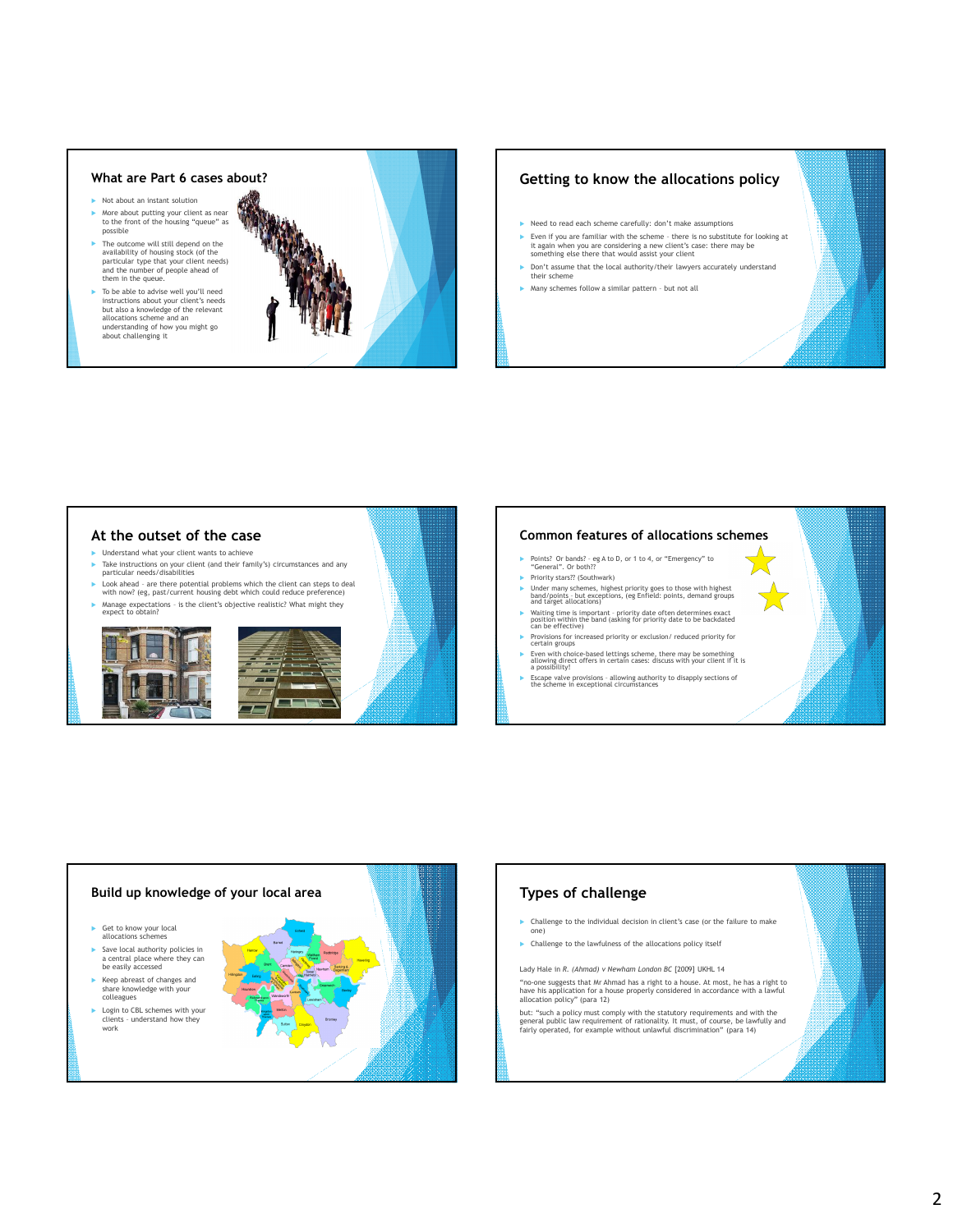# **What might make an allocations policy unlawful?**

Some examples:-

- Failure to give reasonable preference to a relevant group
- ▶ Does s11 Children Act 2004 assist? eg there is an urgent need to move because of a child's welfare needs, and there is nothing under the scheme which allows priority to be given
- ► Unjustified discrimination/ failure to have regard to Public Sector Equality<br>Duty: still worth considering where your client is disadvantaged by a feature<br>of the scheme and the disadvantage relates to a protected charac
- Unlawful residence requirements eg excluding applicants who have fled domestic violence; excluding those with a reasonable preference HA v Ealing



### **Interaction with Part 7**

- At outset: likely Part 6 position relevant to choices about where to make Part 7 application?
- make Part 6 application alongside Part 7 application
- don't assume that Part 7 has to be resolved before Part 6 is addressed particular benefit to addressing Part 6 early: single homeless clients where priority need will be in question; intentionally homeless cases After acceptance of a s193 duty:
- 
- if TA is due to end check if scheme gives additional priority ▶ PRSOs: can PRSO be prevented/challenged to avoid reduced preference/removal from list?
- consider when seeking referral to different authority under s213 HA 1996 (eg where client unsafe in borough or has particular need to be rehoused out-ofborough).

### **Reasonable preference**

**s166A(3) Housing Act 1996**

As regards priorities, the scheme shall, subject to subsection  $(4)$ , be framed so as to secure that reasonable preference is given to $-$ 

that reasonable preference is given to<br>
(a) people who are homeless (within the meaning of <u>Part 7);</u><br>
(b) people who are bowed a duty by any local housing authority under <u>section</u><br>
(19)(2), 193(2) or 195(2) (or under <u>s</u>

**s213 Housing Act 1996 (Part 7) Co-operation between relevant housing authorities and bodies.**

(1) Where a local housing authority [ in England] <sup>1</sup>-<br>(a) request another relevant housing authority or body, in England, Wales or Scotland, to assist<br>them in the discharge of their functions under this Part, or<br>(b) reque

the authority or body to whom the request is made **shall co-operate in rendering such assistance in the discharge of the functions to which the request relates as is reasonable in the circumstances**.

### **Reasonable preference**

- If your client is homeless then they are entitled to reasonable preference whether or not a homelessness duty has been accepted.
- Is there a need to move on medical or welfare grounds that isn't properly covered in the scheme?

### **Other things to look out for**

Authority making allocations otherwise than in accordance with their published scheme - eg *R (C) v Islington LBC* [2017] HLR 32

Authority failing to publish all the information required to understand<br>how scheme operates - eg scheme says allocations target will be<br>published for each "demand group"

# **Provisions under allocations scheme for certain groups**

These may be relevant when dealing with other areas of housing law:

- Client left in occupation after death of tenant discretionary policy in allocations scheme, if no right to succeed?
- ► Poor housing conditions look at relevant provisions for priority under the<br>allocations scheme, especially if there is a statutory nuisance or hazards under<br>Housing Act 2004. Need to consider interaction with remedies remedies against LA for failing to take action available under Environmental Protection Act 1990 or HA 2004
- Be aware of other groups who may benefit from provisions under the scheme: Quotas for particular groups in some schemes eg former care leavers, over 55s/60s seeking sheltered accommodation, move-on accommodation for those in supported accommodation, etc
- ▶ Other groups who may benefit from provisions under scheme eg ex-army members<br>(or bereaved spouses), foster carers, ex council employees with tied home, key<br>workers, New Generation schemes, relationship breakdown provisi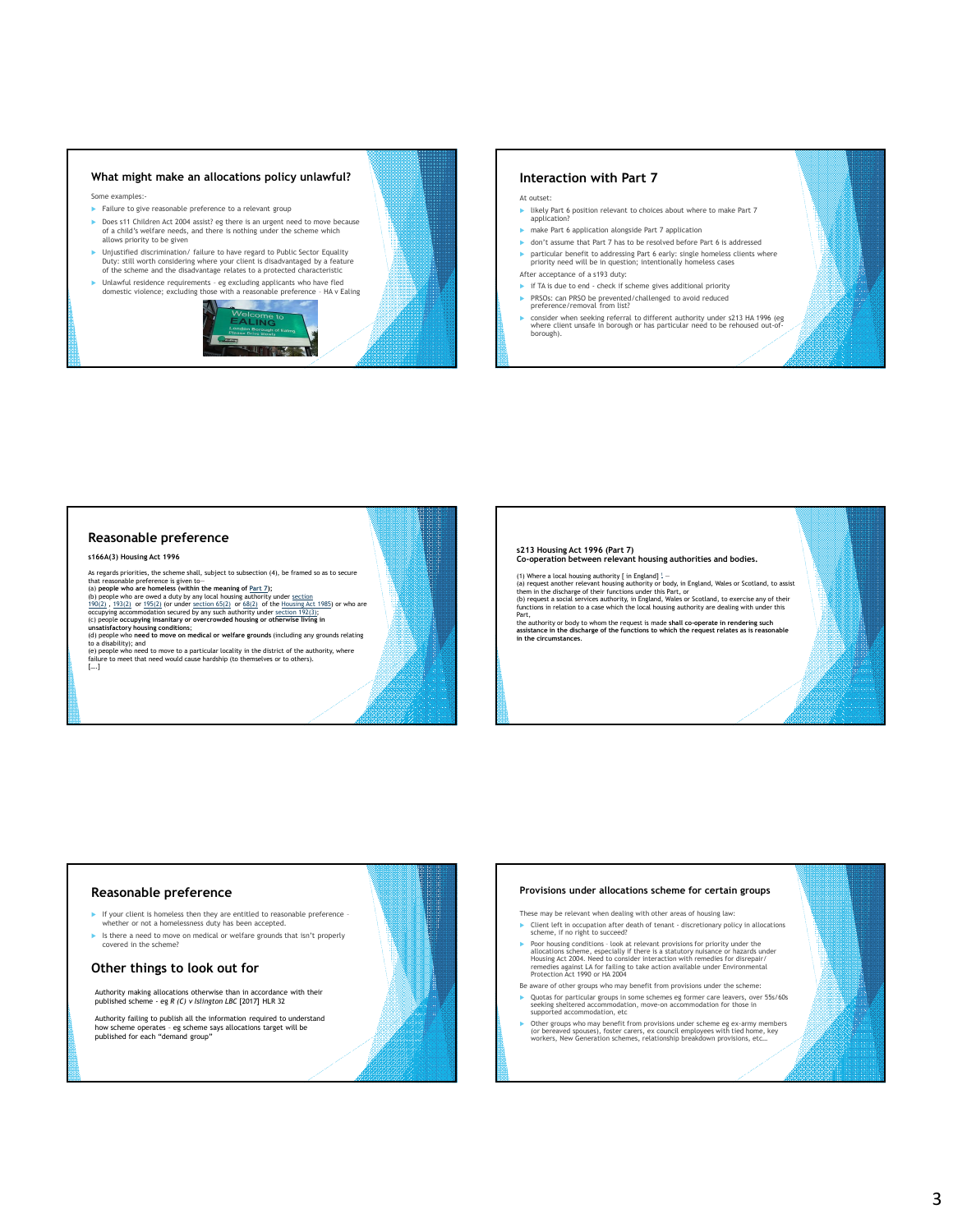### **Interaction between social services and housing**

- ► Children in need: s27 Children Act 1989. A request from a social services<br>department to a housing authority can be effective in getting priority on that<br>authority's housing register (in addition to any provision under t
- Where it is a unitary authority look at *M and A v London Borough of Islington* [2016] EWHC 332 (Admin) re: duty of co-operation

### **s27 Children Act 1989 — Co-operation between authorities.**

(1) Where it appears to a local authority that any authority [...] 1[...] 1 mentioned in subsection<br>(3) could, by taking any specified action, help in the exercise of any of their functions under this<br>Part, they may reques (2) An authority whose help is so requested shall comply with the request if it is compatible<br>with their own statutory or other duties and obligations and does not unduly prejudice the<br>discharge of any of their functions.<br>

(a) any local authority; [...] <sup>3</sup> (c) **any local housing authority**; [….]

**Some examples of feedback from CBL websites**



# **Bidding and results information**

- Considering feedback available on council's website may enable you to advise clients about their prospects of success and likely timescale
- Results information often generally available on council's website. Information may also be available to the client logging in (and they may be able to see their current placing when they bid)
- Clients needing assistance to bid duties under Equality Act 2010?
- Advise client about bidding regularly and realistically!
- Consider requesting information under s166A(9)(a) HA 1996





| PublicFreesheet.pdf |                                          | 8 / 18             |                  |                              |                                                           |                           |                       |                      |                    |  | $\circ$ | a<br>а        |
|---------------------|------------------------------------------|--------------------|------------------|------------------------------|-----------------------------------------------------------|---------------------------|-----------------------|----------------------|--------------------|--|---------|---------------|
|                     |                                          | --                 |                  |                              |                                                           |                           |                       |                      |                    |  |         |               |
|                     | London Borough of Ealing Feedback Report |                    |                  |                              |                                                           |                           |                       |                      |                    |  |         |               |
|                     | Afret Date                               | Afret<br>Reference |                  | Sta Process Type Location    |                                                           | 86                        |                       | Letting Information  |                    |  |         |               |
|                     |                                          |                    |                  |                              |                                                           |                           | <b>Printly Band</b>   | Priority Date        | Monter List        |  |         |               |
|                     | 18 January<br>2011                       | 12                 | 1 bed            | Fist                         | Hunt Road, Southall                                       | 50 <sub>1</sub>           | c.                    | 14 July 2015         | Homeseeker         |  |         |               |
|                     | 18 January<br>2018                       | 13                 | 1 bed            | <b>FM</b>                    | Wilcolmsk Real, Southall                                  | $\mathbb{R}^2$            | c.                    | 31 March 2015        | Homeseeker         |  |         |               |
|                     | 01 February<br>2011                      | 122                | 4 bed            | House                        | Wechester Street, Acton                                   | 25                        | $\theta$              | 06 October 2017      | Transfer           |  |         |               |
|                     | <b>01 February</b><br>2018               | 124                | 1 <sub>bel</sub> | Fut                          | Garden Court, Rothschild Road, Chiawidi.                  | 14                        | $\theta$              | 15 November 2017     | Homeseeker         |  |         |               |
|                     | 01 February<br>2011                      | 122                | 1 <sub>bed</sub> | Fat                          | Cowings Mead, Northolt                                    | 238                       | $\mathbf{R}$          | Oil December 2017    | Transfer           |  |         |               |
|                     | <b>01 February</b><br>2018               | 182                | 1668             | Fer                          | Spencer Road, London                                      | 139                       | $\mathbf{A}$          | 31 August 2017       | Homeseeker         |  |         |               |
|                     | 23 November<br>2017                      | 657                | 1 bed            | <b>Fat</b>                   | Landseer House, Landseer House, Parkfield Drive, Northolt | 13                        | $\mathbf{A}$          | 02 June 2017         | Transfer           |  |         |               |
|                     | 21 December<br>2017                      | 872                | 1 bed            | Fat                          | Bridaok Court, 27 - 31 Bridaok Road, Acton                | ٠                         | c.                    | 25 August 2017       | Transfer           |  |         |               |
|                     | 04 January<br>2018                       | 889                | 1 bed            | Fat.                         | Glyndebourne Court, Carberra Drive, Northolt              | 337                       | $\circ$               | 31 May 2013          | <b>Homeseeker</b>  |  |         |               |
|                     | 18 January<br>2018                       | 985                | 1 bed            | <b>Fat</b>                   | Shilaker Court, Entreword Avenue, Actory                  | 15 <sub>1</sub>           | c.                    | 11 December 2017     | <b>Homeseeker</b>  |  |         | (#)           |
|                     |                                          |                    |                  |                              |                                                           |                           |                       |                      |                    |  |         |               |
|                     | London Borough of Ealing Feedback Report |                    |                  |                              |                                                           |                           |                       |                      |                    |  |         | $+$           |
|                     | <b>Advert Date</b>                       | Atlet              |                  | Say Property Type   Location |                                                           | Box                       |                       | Letting Information  |                    |  |         |               |
|                     |                                          | <b>Belizzaye</b>   |                  |                              |                                                           |                           | <b>Priority Earld</b> | <b>Priority Date</b> | <b>Member List</b> |  |         | $\frac{1}{2}$ |
|                     | 18 January<br>2018                       | 990                | 1164             | Fet                          | Bakers House, The Grove, Ealing                           | $\boldsymbol{\mathit{n}}$ | $\Delta$              | 05 June 2017         | Transfer           |  |         |               |
|                     | 18 January<br>w.                         | 991                | 1 bed            | Fat                          | Bakers House, The Grove, Eating                           | 22                        | $\circ$               | 07 November 2017     | Homeseeker         |  |         |               |